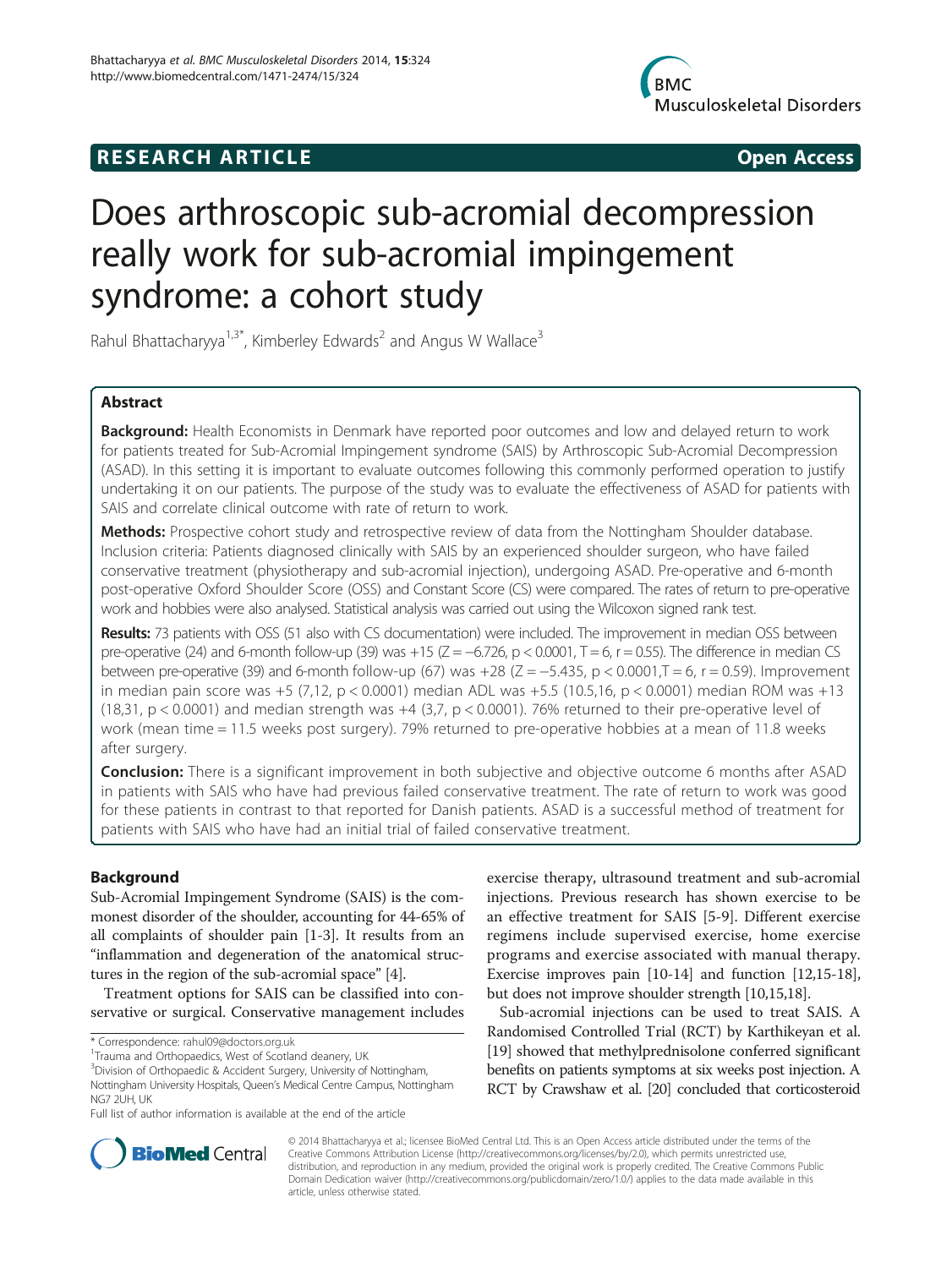injections combined with exercise was only successful in achieving short-term benefit.

Arthroscopic and open Sub-Acromial Decompression are the surgical treatment options. Checroun et al. [[21](#page-6-0)] reviewed 34 studies (1,935 patients) between 1970–96. They recommended Arthroscopic Sub-Acromial Decompression (ASAD) as the initial preferred option with open surgery reserved for arthroscopic failures. ASAD allowed earlier rehabilitation although technically it was more demanding. In clinical practice, surgery is usually offered after an initial period of failed conservative treatment. ASAD is one of the most commonly performed procedures in shoulder surgery in the UK. However, in a recent article in Orthopaedics today [[22](#page-6-0)], doubts have been raised over the effectiveness of ASAD. Health Economists in Denmark have reported low and delayed return to work for patients treated for SAIS with ASAD. Their argument is that there are no financial benefits for the government due to the poor rate of return to work. Surgeons argue that patients achieve good pain relief and a high standard of activities of daily living (ADL's) after ASAD.

A detailed review of the literature suggests that there is no clear benefit of surgery over conservative treatment. Randomised controlled trials by Brox et al. [[23](#page-6-0)] and Haahr et al. [\[16](#page-6-0)] comparing exercises with ASAD found that although individually they are successful treatments, ASAD was not superior to specialized exercise program. Systematic reviews by Dorrestijn et al. [[24](#page-6-0)] and Gebremariam et al. [[25](#page-6-0)] also concluded that ASAD was not superior to conservative treatment. In this setting, it is essential to analyse the outcome following ASAD for patients with SAIS to justify bearing the costs and the risks associated with this commonly performed procedure.

The objectives of this study were:

- 1. To evaluate the outcome of ASAD for patients with SAIS.
- 2. To determine the rate and time of return to work and hobbies following ASAD in patients with SAIS.

# Methods

This was a prospective cohort study combined with retrospective review of prospectively collected data from the Nottingham shoulder database. Data was collected prospectively from patients who attended the Nottingham Shoulder and Elbow unit for their initial assessment and 6 month follow–up between 01.09.2011 and 01.03.2012. Prospectively collected data recorded in the Nottingham shoulder database from 01.04.2008 to 01.09.2011 has been reviewed and included in our study, if they fulfilled the inclusion criteria. The Nottingham shoulder database is a record of outcome scores for patients undergoing various shoulder procedures. Patients undergoing ASAD have

their pre-operative and 6-month follow-up OSS and CS automatically recorded in this database at their routine follow-up appointments. All patients with a clinical diagnosis of SAIS follow the inclusion criteria below before they are offered ASAD. These patients are then prospectively added to the database. Therefore, the data collected prospectively in this study was also added to the database following exactly the same protocol. This ensured that the data was homogenous.

# Inclusion criteria

Patients diagnosed clinically with SAIS by an experienced shoulder surgeon, were included in our study. Patients typically presented with a history of shoulder pain, which worsened with overhead activity. On examination, a painful arc of movement between 60 and 120 degrees of abduction was present and there was tenderness at the insertion of the rotator cuff. Positive impingement tests such as the Neer's and Hawkins-Kennedy test were also used to make the diagnosis. Plain radiographs were undertaken to exclude alternative causes of shoulder pain such as glenohumeral osteoarthritis. MRI scans were not routinely used unless there was a clinical suspicion of an associated rotator cuff tear. All patients had a trial of conservative therapy in the form of standard physiotherapy and at least one sub-acromial injection of corticosteroid and local anaesthetic by an experienced shoulder surgeon. The minimum duration of symptoms was six months. Those patients who were still significantly symptomatic then underwent an ASAD followed by standard postoperative physiotherapy.

The Arthroscopic Sub -Acromial Decompression operation was carried out with the patient in the beach chair position. A posterior viewing portal was used, initially for a pre-operative diagnostic arthroscopy and then for a subacromial bursoscopy before proceeding to completing the anterior acromioplasty by clearing the subacromial bursa from the acromion and removing approximately 4 to 5 mm of anterior acromion after releasing the coracoacromial ligament through an antero-lateral portal. At the end of the procedure a cutting block technique was added in approximately 20% of cases.

# Exclusion criteria

These included:

Patients with full thickness rotator cuff tear, requiring a rotator cuff repair, found on arthroscopy.

Patients with long head of biceps tear found during arthroscopy.

Patients with shoulder instability (on arthroscopy). Alternative pathologies causing similar shoulder pain such as gleno-humeral osteoarthritis, adhesive capsulitis or fracture.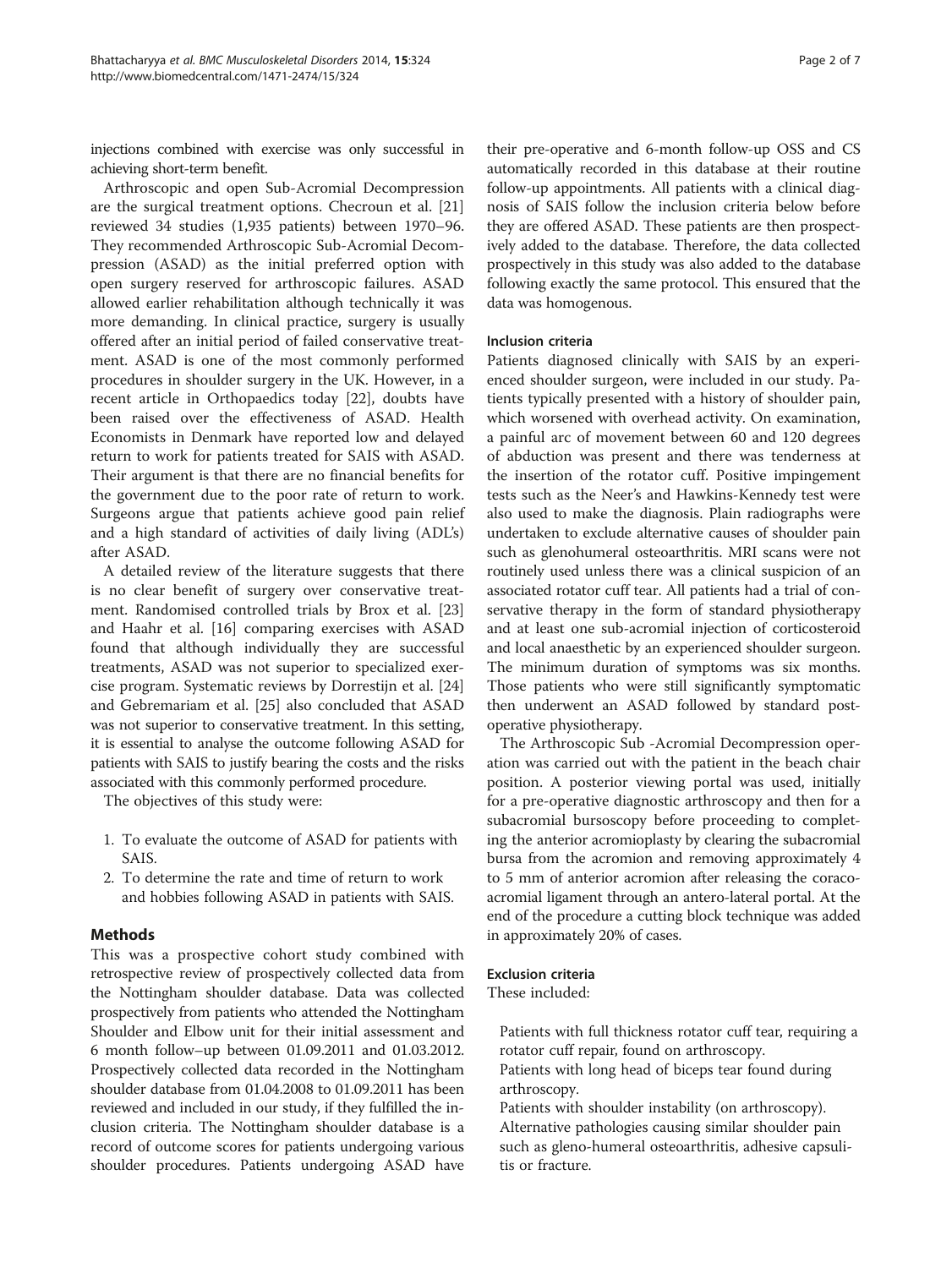Patients who failed to attend follow-up at six months post surgery.

## Outcome measures

The primary outcome measure was comparison of the OSS and CS pre-operatively and at six-months followup. The secondary outcome measure was to evaluate the rate and time of return to work and hobbies after surgery.

# Sample size calculation

A comparison of two means sample size calculation was performed using standard assumptions for α and β (significance level 5% and power of 80% respectively). Data on OSS and CS were obtained from the shoulder database. Using these data, the sample size calculation showed that to be able to measure a change of 5 points in the OSS we needed 35 patients and to measure a 10-point change in CS we needed 51 patients.

# Data collection

Baseline characteristics such as age, sex, pre-morbid level of work and shoulder dominance were recorded. The OSS and CS were calculated by a physiotherapist or research fellow (trained to calculate these scores accurately). The operating surgeon did not obtain these scores from patients to avoid measurement bias. The individual components of the CS: Pain, Activities of Daily Living (ADL), Range Of Motion (ROM) and strength were recorded separately. The pre-operative and sixmonth follow-up OSS and CS (including the individual components) were then compared to analyze the difference achieved after ASAD.

A 10-point improvement in the CS and 5-point improvement in the OSS at six-months post ASAD was considered to be clinically relevant.

The OSS and CS are validated outcome scores used for shoulder pathologies. They combine both subjective (OSS and pain and ADL of CS) and objective (ROM and strength of CS) assessment of the patient. The OSS [[26](#page-6-0)] assesses various aspects of activities of daily living. It consists of a 12–item questionnaire, which was used where each question scored from 0 (impossible to do) to 4 (no trouble at all). The total score is 48. A higher OSS indicates a better outcome. The CS [\[27\]](#page-6-0) has 4 individual components. Pain is assessed on an analogue score from 15 (no pain) to 0 (maximum pain). The ADLs (20 points) has four sub sections: Work (4 points), Recreation (2 points), Sleep  $(2 \text{ points})$  and position (arm position: waist =  $2 \text{ points}$ ,  $xiphoid = 4 points, neck = 6 points, up to top of head = 8$ points, above head = 10 points). ROM (40 points) is assessed for flexion, abduction, external rotation and internal rotation. Finally strength measured using a spring balance contributes 25 points to the CS. This was attached distally to the wrist of the patient. Strength was measured with the arm in 90 degrees of elevation in the plane of the scapula (30 degrees in front of the coronal plane) and with the elbow straight. The palm of the hand was pronated facing the floor. The patient was asked to exert their resisted elevation for 5 seconds. It was repeated on 3 occasions. The average in pound (lb) was noted. The measurement should be pain free. If pain is involved the patient gets 0 points. If the patient was unable to achieve 90 degrees of elevation in the scapula plane then 0 points are given. The higher the CS the better is the outcome.

## Statistical analysis

A statistician who is a part of the research team at the Nottingham Shoulder and Elbow unit was consulted for both the sample size calculation and the analysis of outcome measures. The Wilcoxon signed rank test was used for statistical analysis, as the data was non-parametric.

# Questionnaire part of the study

One of the criticisms by the Danish health economists [[22\]](#page-6-0) was the poor and delayed return to work for patients who had surgery for SAIS. In order to analyse this for our cohort of patients, a questionnaire was designed to evaluate the rate and time to return to work and hobbies. We assessed: the pre-operative occupation of the patient, whether they could return to the same job postoperatively, the time to return to work, ability to undertake hobbies after surgery and time to return to hobbies. For retired patients the rate and time of return to their pre-operative level of normal daily activities were calculated. We analyzed the rate of return to work, the time interval from surgery to return to work, rate of return to pre-operative hobbies and the time of return to hobbies after surgery.

#### Ethics statement

No formal ethical approval was required for this study. This study was a health service evaluation to evaluate the effectiveness of Arthroscopic Sub-Acromial Decompression (ASAD) for patients with sub-acromial impingement. It is routine practice for the Nottingham Shoulder and Elbow unit to score patients in order to evaluate outcome and this data is stored in the shoulder database. In this study, the prospective Oxford Shoulder score and Constant score we have collected is the same as is routinely done for all patients as part of clinical practice. The study has added to this database and reviewed these outcomes and analysed the data to determine if ASAD is a successful treatment for Sub-Acromial impingement. This was registered and approved by the local Research and Development department but did not require formal approval by the ethical board.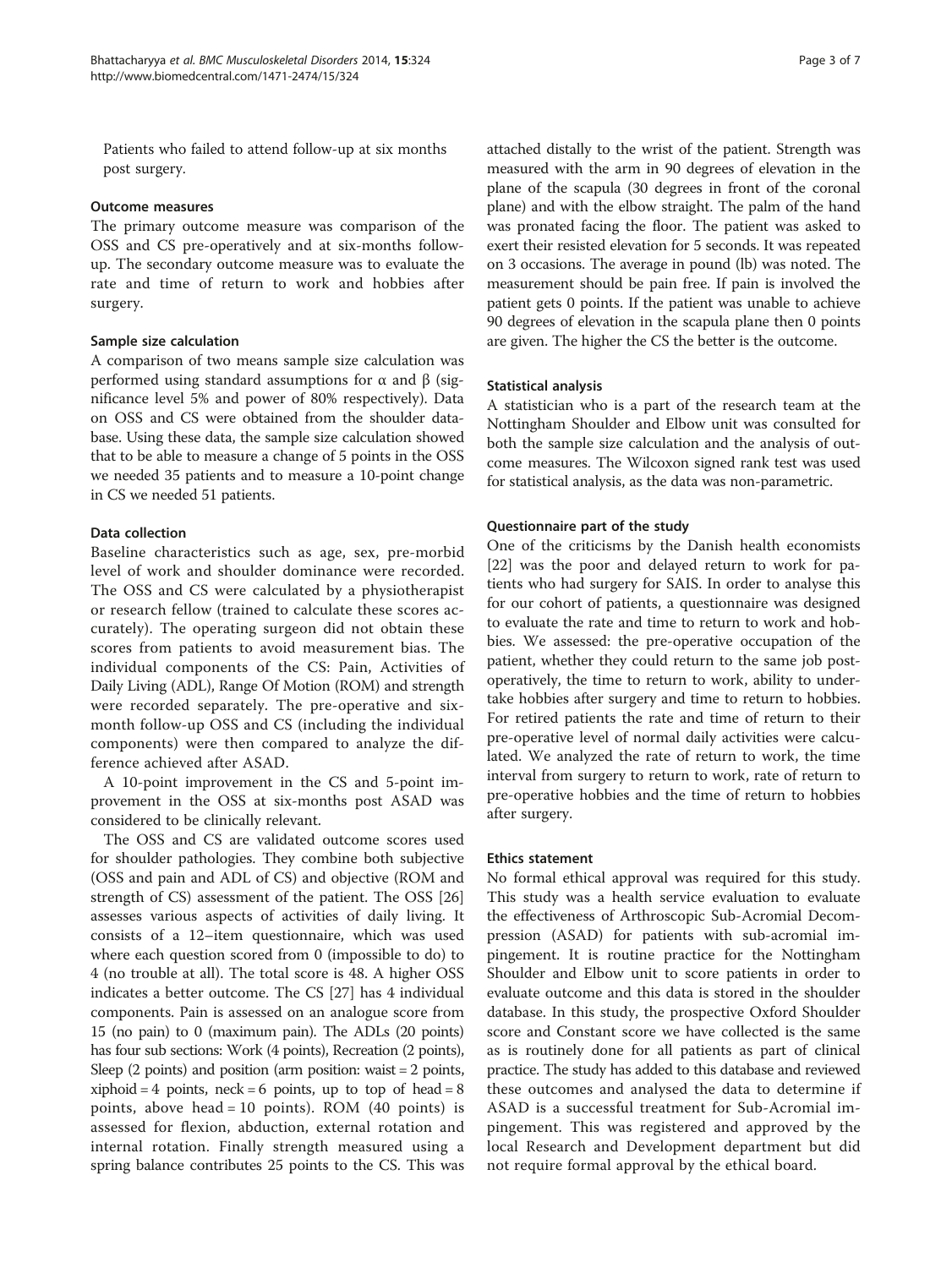### Consent statement

Outcome scores for patients were calculated routinely as part of evaluation of practice and therefore no formal written consent was necessary for this study.

# Results

92 patients matched the inclusion criteria. 19 patients failed to attend appropriate follow-up and were therefore excluded from the study. Finally, 73 patients were included.

21 patients were prospectively included between 01.09.2011 to 01.03.2012. 52 patients were included from the Nottingham Shoulder database between 01.04.2008 to 01.09.2011 after matching the inclusion criteria.

All 21 prospectively included patients had both the OSS and CS calculated. Amongst the 52 patients included from the database, every patient had a pre-operative and six month follow-up OSS recorded. However, 30/52 patients had pre-operative and six month follow-up CS recorded, including the individual components of the CS (pain, ADL, ROM, strength). Therefore, we had 73 patients with OSS and 51 with CS.

The mean age was 56 years (age range: 24–83 years). 33 were male and 40 were female. 43/73 patients had affected dominant shoulders. Minimum duration of symptoms for all patients was 6 months – Table 1.

The pre-operative median OSS was 24 (interquartile range: 18–32, mean = 25.12). The six-month follow-up median OSS was 39 (interquartile range 28–44, mean = 35.28). The improvement in median OSS was + 15, mean OSS was  $10.16$  (Z =  $-6.726$ , p < 0.0001, T = 6, r = 0.55).

The pre-operative median CS was 39, mean =41.90, interquartile range 28–54.5. The six month follow-up median CS was 67, mean = 64.54, interquartile range 52.5-79.5. The improvement in median CS was +28; mean CS was  $22.64$  (Z =  $-5.435$ , p <  $0.0001$ ,T = 6, r = 0.59).

We analysed the individual components of the CS. Pre-operative pain scores were: median = 7, interquartile range =  $4-10$ , mean = 7.375. Six month follow-up pain scores: median = 12, interquartile range =  $8-15$ , mean = 10.60. The difference between pre-operative and six month follow-up scores was: median  $= +5$ , mean  $=$ 3.225.  $(Z = -4.329, p < 0.0001, r = 0.44, T = 8)$ .

Pre-operative ADL scores were: median = 10.5, interquartile range  $= 6 - 12$ , mean  $= 9.42$ . Six month follow-up

#### Table 1 Baseline characteristics

| Characteristic                | Patients with SAIS undergoing<br>$ASAD (n = 73)$ |
|-------------------------------|--------------------------------------------------|
| Mean age (range)              | 56 (24 - 83)                                     |
| Gender (M: F)                 | 33:40                                            |
| Minimum duration of symptoms  | 6 months                                         |
| Side (Dominant: Non Dominant) | 43:30                                            |
| Median OSS at baseline        | 24                                               |

pain scores: median = 16, interquartile range = 10.75-19, mean = 14.81. The difference between pre-operative and six month follow-up scores was: median  $= +5.5$ , mean  $=$ 5.39.  $(Z = -5.435, p < 0.0001, r = 0.55, T = 5)$ .

Pre-operative ROM scores were: median = 18, interquartile range =  $13.5-28$ , mean = 19.125. Six month follow-up pain scores: median = 31, interquartile range =  $22-34.5$ , mean = 29.0625. The difference between pre-operative and six month follow-up scores was: median  $= +13$ , mean = 9.9375. (Z =  $-5.193$ , p < 0.0001, T = 6, R = 0.52).

Pre-operative strength scores were: median =3, interquartile range  $= 0-9.5$ , mean  $= 6$ . Six month follow-up pain scores: median  $=7$ , interguartile range  $=4-14$ , mean  $=9.30$ . The difference between pre-operative and six month follow up scores was: median =  $+4$ , mean = 3.30. (Z =  $-3.560$ ,  $p < 0.0001$ , T = 10, r = 0.36). The results stated above are summarized in Table [2](#page-4-0).

55/73 (75.3%) patients had a  $\geq$  5-point improvement in OSS (Clinically relevant). 39/51 (76.5%) patients had a ≥10-point improvement in CS. (Clinically relevant).

## Questionnaire analysis

35 questionnaires (on return to work and hobbies) were returned in the time period of the study. 1 patient had died 3 months after surgery due to unrelated medical complications and hence had to be excluded from the analysis. 27/34 patients were employed at the time of surgery (7/34 - retired) but none were able to work due to the severity of the symptoms. 26/34 (76.5%) patients returned to their pre-operative work. The mean time to return to work was 11.5 weeks. 27/34 (79.4%) patients returned to their hobbies after surgery. The mean time to return to hobbies was 11.8 weeks. Amongst the patients who did not return to their pre-operative work at 6 months post surgery, 2 patients were retired. 7/8 patients had their dominant shoulder operated on. 2/8 patients were manual workers.

# **Discussion**

The findings from our study have demonstrated significant improvement in outcome for patients with SAIS undergoing ASAD, who have had previous failed conservative treatment with standard physiotherapy and at least one sub-acromial injection. The median OSS improved significantly at 6 months after ASAD. This implies that patients have reported benefits in their activities of daily living. CS is a combination of subjective and objective outcomes. In our study the median CS at six-months followup improved by 28 points which was highly statistically and clinically relevant. Furthermore, the improvements in the individual components of the CS highlights excellent pain relief, objective benefits in ROM and also increase in shoulder strength. Any improvement in OSS and CS would be of benefit to the patient. However, experienced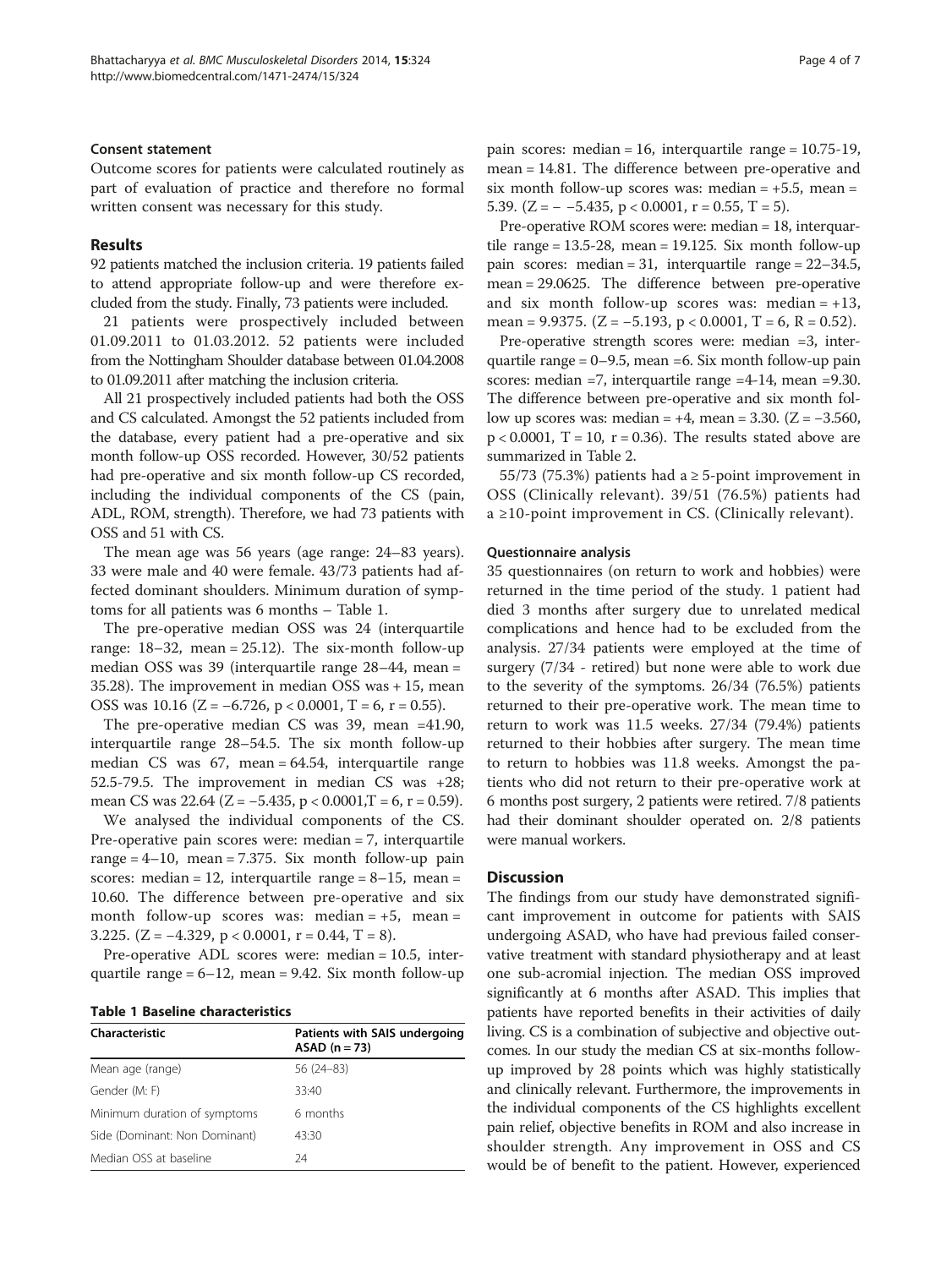| Score      | Baseline (median score) | 6 months follow up<br>(median score) | Improvement in<br>median score | Wilcoxon signed rank test                  |
|------------|-------------------------|--------------------------------------|--------------------------------|--------------------------------------------|
| OSS        | 24                      | 39                                   | $+15$                          | $Z = -6.726$ , T = 6, r = 0.55,p < 0.0001  |
| CS.        | 39                      | 67                                   | $+28$                          | $Z = -5.435$ , T = 6, r = 0.59, p < 0.0001 |
| Pain       |                         | 12                                   | $+5$                           | $Z = -4.329$ , T = 8, r = 0.44, p < 0.0001 |
| ADL        | 10.5                    | 16                                   | $+5.5$                         | $Z = -5.435$ , T = 5, r = 0.55, p < 0.0001 |
| <b>ROM</b> | 18                      | 31                                   | $+13$                          | $Z = -5.193$ , T = 6, R = 0.52,p < 0.0001  |
| Strength   |                         |                                      | $+4$                           | $Z = -3.560$ , T = 10, r = 0.36,p < 0.0001 |

<span id="page-4-0"></span>Table 2 Summary of outcomes (OSS and CS) 6 months after ASAD

shoulder surgeons in our unit believe that a minimum of 5-point improvement in OSS and 10-point improvement in CS would provide maximum clinical benefit. There are no published studies in literature that have investigated this. Our study showed that 75% patients achieved a minimum of 5-point benefit in OSS and 77% patients achieved a minimum of 10-point improvement in CS. This is a significant result and highlights the success of ASAD for patients with SAIS.

The main purpose of this study was to evaluate our practice to justify undertaking ASAD on our patients after the recent doubts raised by the Danish health economists [\[22](#page-6-0)]. They have questioned the financial benefits to the government due to the low (rate) and delayed return to work for these patients post surgery and have also reported poor outcomes following this procedure. In contrast, we found excellent subjective and objective outcomes 6 months following ASAD. Furthermore, 77% of our patients returned to work and 79% of patients returned to their pre-operative hobbies at a mean of 3 months after surgery. A recent study [\[28](#page-6-0)], evaluated time to return to work for patients (with SAIS) undergoing ASAD. 166 patients were included retrospectively. The time to return to work was 11.1 weeks, which is similar to our findings. A cohort study by McClelland et al. [\[29](#page-6-0)] included 68 patients who were clinically diagnosed with SAIS and had failed conservative treatment for a minimum of six months. They found that 74% of the workers returned to their previous work within 3 months. A prospective cohort study by Charalambous et al. [[30](#page-6-0)] evaluated return to work rates in the British population. They included 70 patients. 90% of patients returned to work within 6 weeks. These studies have demonstrated good rate of return to work following ASAD for patients with SAIS.

SAIS is the commonest shoulder pathology [\[1](#page-5-0)-[3](#page-5-0)]; however there is no clear consensus from published evidence on the best method of treatment for this condition. Numerous studies have been undertaken comparing treatment modalities for SAIS with various outcome measures and length of follow up. Brox et al. [\[23\]](#page-6-0) carried out a RCT comparing ASAD and supervised exercise with placebo. They included 125 patients with 2½-year follow-up. The

results showed that ASAD and supervised exercises were individually successful treatments when compared to placebo but there was no evidence to support surgery over conservative management. The Neer shoulder score was their main outcome measure. This assessed pain, ROM and clinical testing of muscle strength, stability and radiological measurement but there was no patient reported outcome measure used. This was a drawback of the study. In our study, we have used the OSS, which is a patient reported outcome score and the CS, which combined patient and surgeon reported measures. We have also included return to work data, which is an important outcome measure both for the patient and financially for the government. This RCT and our study have found ASAD to be a successful treatment option for patients with SAIS although the criteria for assessing outcome were different. Another RCT by Haahr et al. [[16](#page-6-0)] compared ASAD with physiotherapy involving training exercises aimed at strengthening of the periscapular and the rotator cuff muscles. The inclusion criteria for this study were very similar to our study. Their patients had minimum of 6 months duration of symptoms and had failed initial conservative treatment. The CS and the pain and dysfunction score were used to evaluate outcome. At 1 year follow – up there was no significant difference between surgery and physiotherapy. This study used the CS similar to our study but had no patient reported outcome measure or return to work data.

A prospective cohort study by Patel et al. [[31\]](#page-6-0) evaluated the effectiveness of ASAD in patients who had failed conservative treatment. 114 patients were evaluated at a mean of 19 months follow-up (range 12–41 months). Subjective assessment of patient satisfaction and comparison of the abbreviated CS, full CS and time to return to work were undertaken. The OSS was not used in this study. 75% patients were subjectively satisfied with the outcome of their operation. There were significant improvements in the individual parameters of the CS. Strength could not be compared, as it was not measured pre-operatively. The follow-up period was variable in this study, ranging between  $12 - 41$  months, which could have impacted on the quality of the results. We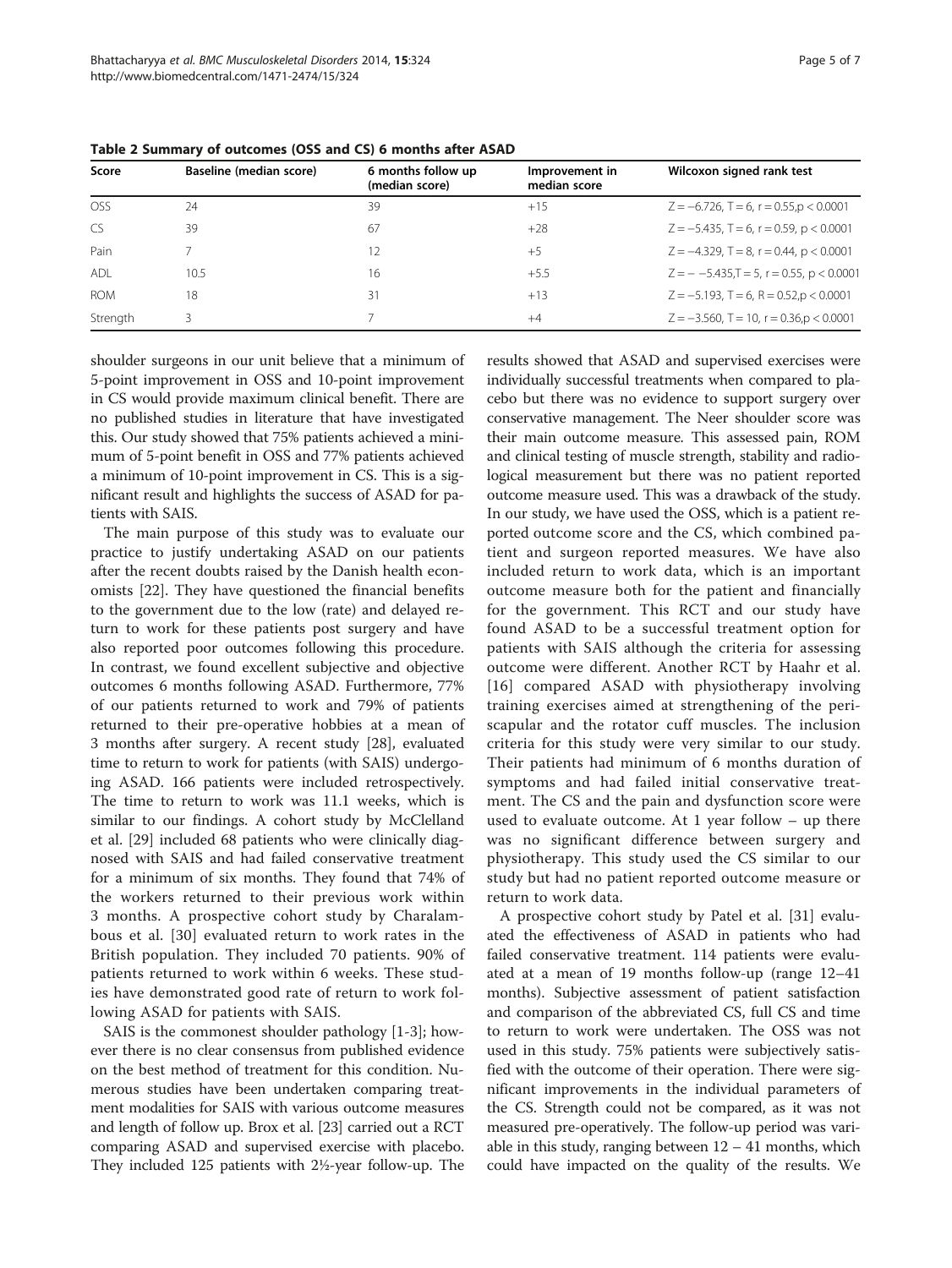<span id="page-5-0"></span>evaluated patients at 6 months after surgery. This study also did not use a patient reported outcome measure.

A systematic review by Dorrestijn et al. [[24\]](#page-6-0) compared the effectiveness of conservative treatment and surgery for patients with SAIS. 323 patients from four RCT's (two were of medium quality and two of low quality) were included. The main endpoints were reduction in pain and improvement in shoulder function. The analysis showed no difference between conservative management and surgical treatment. A limitation of this review was that only four trials, which were of low and medium quality could be included. Another recent systematic review by Gebremariam et al. [\[25\]](#page-6-0) aimed to compare surgical and conservative management for SAIS. 5 RCT's and one systematic review were included. No evidence was found for the superiority of ASAD versus conservative treatment in the short, mid and long term or in favour of one surgical technique when compared with another. However, they recommended conservative treatment due to probability of reduced complication rates and ASAD as the first line surgical option.

The quality of evidence is poor with regards to the best method of treatment for SAIS, as presented above. Furthermore, very few studies have used a combination of validated objective and subjective outcome scores such as the OSS and the CS, which limited the quality of their results.

# Strengths and limitations of our study

Combining patient reported outcome measure (OSS) together with objective outcome (CS) is a major strength of the study. Additionally we have recorded important data on the rate of return to work and hobbies for patients following ASAD. A sample size calculation was performed prior to the study, which ensured adequate numbers of patients were recruited to add strength to the study.

A limitation of our study is the absence of a comparison group. Therefore, we cannot compare ASAD to specialized exercise programs or sub-acromial injections for this cohort of patients.

An area of future research is to compare ASAD with specialized exercise therapy or sub-acromial injection in patients with SAIS using a combination of the OSS and CS together with data on rate of return to work.

# Conclusion

We can conclude that for patients with a clinical diagnosis of SAIS who have had initial failed conservative treatment with standard physiotherapy and at least one subacromial space injection of steroid and local anaesthetic (by a shoulder specialist), ASAD is a successful method of treatment. This study adds to the literature because it has shown significant (statistically and clinically) benefit

in both subjective and objective outcome by the use of validated outcome scores following ASAD for patients with SAIS.

#### Competing interests

No benefits in any form have been received or will be received from a commercial party related directly or indirectly to the subject of this article. The authors declare that they have no competing interests.

#### Authors' contributions

RB is the corresponding author of this study. RB participated in the design of the study, literature review, data collection, analysis, drafting and editing of the manuscript. KE participated in statistical sample size calculation, statistical analysis of data and help in drafting the manuscript. WAW (senior author) conceived the study, participated in its design and contributed in drafting and editing the manuscript. All authors read and approved the final manuscript.

#### Acknowledgements

This study was carried out as the research part of the University of Edinburgh Masters in Surgical Sciences (MSc), Dissertation.

#### Author details

<sup>1</sup>Trauma and Orthopaedics, West of Scotland deanery, UK. <sup>2</sup>Centre for Sports Medicine, Division of Orthopaedics and Accident Surgery, School of Clinical Sciences, University of Nottingham, Nottingham NG7 2RD, UK. <sup>3</sup>Division of Orthopaedic & Accident Surgery, University of Nottingham, Nottingham University Hospitals, Queen's Medical Centre Campus, Nottingham NG7 2UH, UK.

#### Received: 28 May 2013 Accepted: 2 September 2014 Published: 29 September 2014

#### References

- 1. Van der Windt DA, Koes BW, De Jong BA, Bouter LM: Shoulder disorders in general practice: incidence, patient characteristics, and management. Ann Rheum Dis 1995, 54:959–964.
- 2. Van der Windt DA, Koes BW, Boeke AJ, Deville W, De Jong BA, Bouter LM: Shoulder disorders in general practice: prognostic indicators of outcome. Br J Gen Pract 1996, 46:519–523.
- 3. Vecchio P, Kavanagh R, Hazleman BL, King RH: Shoulder pain in a community-based rheumatology clinic. Br J Rheumatol 1995, 34:440–442.
- 4. Michener LA, McClure PW, Karduna AR: Anatomical and biomechanical mechanisms of sub-acromial impingement syndrome. Clin Biomech 2003, 18:369–379.
- 5. Ainsworth R, Lewis JS: Exercise therapy for the conservative management of full thickness tears of the rotator cuff: a systematic review. Br J Sports Med 2007, 41:200–210.
- 6. Desmeules F, Cote CH, Fremont P: Therapeutic exercise and orthopaedic manual therapy for impingement syndrome: a systematic review. Clin J Sports Med 2003, 13:176–182.
- 7. Grant HJ, Arthur A, Pichora DR: Evaluation of interventions for rotator cuff pathology: a systematic review. J Hand Ther 2004, 17:274-299.
- 8. Green S, Buchbinder R, Hetrick S: Physiotherapy interventions for shoulder pain. Cochrane Database Syst Rev 2003, 2:CD004258.
- 9. Kuhn JE: Exercise in the treatment of rotator cuff impingement: a systematic review and a synthesized evidence-based rehabilitation protocol. J Shoulder Elbow Surg 2009, 18:138–160.
- 10. Bang M, Deyle G: Comparison of supervised exercise with and without manual physical therapy for patients with impingement syndrome. J Ortho Sports Phys Ther 2000, 30:126-137.
- 11. Brox J, Staff P, Ljunggren A, Brevik J: Arthroscopic surgery compared with supervised exercises in patients with rotator cuff disease. BMJ 1993, 307:899–903.
- 12. Ludewig PM, Borstad JD: Effects of a home exercise programme on shoulder pain and functional status in construction workers. Occup Environ Med 2003, 60:841–849.
- 13. Senbursa G, Baltaci G, Atay A: Comparison of conservative treatment with and without manual physical therapy for patients with shoulder impingement syndrome: a prospective, randomized clinical trial. Knee Surg Sports Traumatol Arthrosc 2007, 15:915–921.